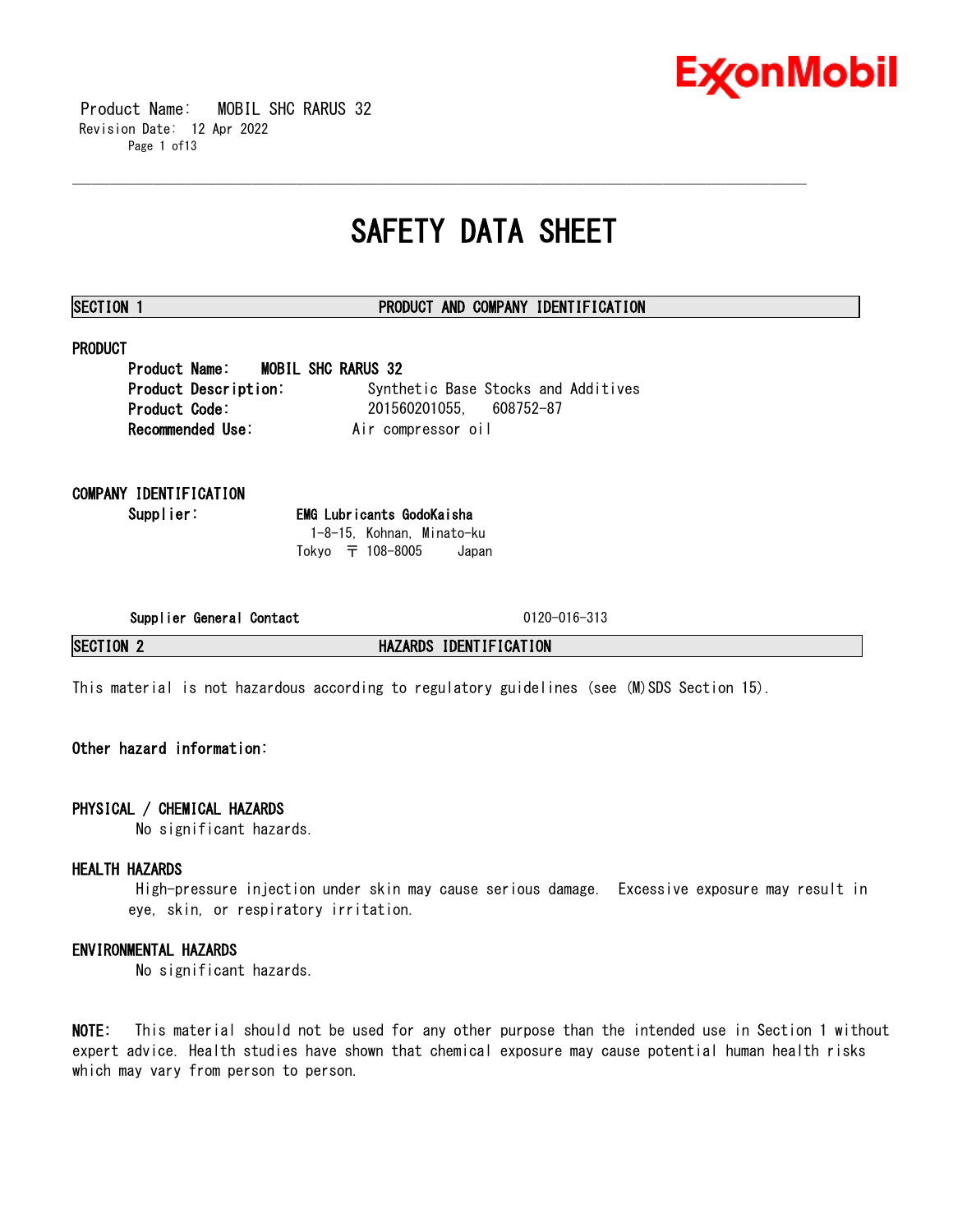

 Product Name: MOBIL SHC RARUS 32 Revision Date: 12 Apr 2022 Page 2 of13

## **SECTION 3 COMPOSITION / INFORMATION ON INGREDIENTS**

# **Chemical Substance or Mixture Identification**

This material is defined as a mixture.

#### **No Hazardous Substance(s) or Complex Substance(s) required for disclosure.**

# **SECTION 4 FIRST AID MEASURES**

\_\_\_\_\_\_\_\_\_\_\_\_\_\_\_\_\_\_\_\_\_\_\_\_\_\_\_\_\_\_\_\_\_\_\_\_\_\_\_\_\_\_\_\_\_\_\_\_\_\_\_\_\_\_\_\_\_\_\_\_\_\_\_\_\_\_\_\_\_\_\_\_\_\_\_\_\_\_\_\_\_\_\_\_\_\_\_\_\_\_\_\_\_\_\_\_\_\_\_\_\_\_\_\_\_\_\_\_\_\_\_\_\_\_\_\_\_\_

#### **INHALATION**

Remove from further exposure. For those providing assistance, avoid exposure to yourself or others. Use adequate respiratory protection. If respiratory irritation, dizziness, nausea, or unconsciousness occurs, seek immediate medical assistance. If breathing has stopped, assist ventilation with a mechanical device or use mouth-to-mouth resuscitation.

## **SKIN CONTACT**

Wash contact areas with soap and water. If product is injected into or under the skin, or into any part of the body, regardless of the appearance of the wound or its size, the individual should be evaluated immediately by a physician as a surgical emergency. Even though initial symptoms from high pressure injection may be minimal or absent, early surgical treatment within the first few hours may significantly reduce the ultimate extent of injury.

#### **EYE CONTACT**

Flush thoroughly with water. If irritation occurs, get medical assistance.

#### **INGESTION**

First aid is normally not required. Seek medical attention if discomfort occurs.

## **NOTE TO PHYSICIAN**

None

# **SECTION 5 FIRE FIGHTING MEASURES**

# **EXTINGUISHING MEDIA**

**Appropriate Extinguishing Media:** Use water fog, foam, dry chemical or carbon dioxide (CO2) to extinguish flames.

**Inappropriate Extinguishing Media:** Straight Streams of Water

# **FIRE FIGHTING**

**Fire Fighting Instructions:** Evacuate area. Prevent runoff from fire control or dilution from entering streams, sewers, or drinking water supply. Firefighters should use standard protective equipment and in enclosed spaces, self-contained breathing apparatus (SCBA). Use water spray to cool fire exposed surfaces and to protect personnel.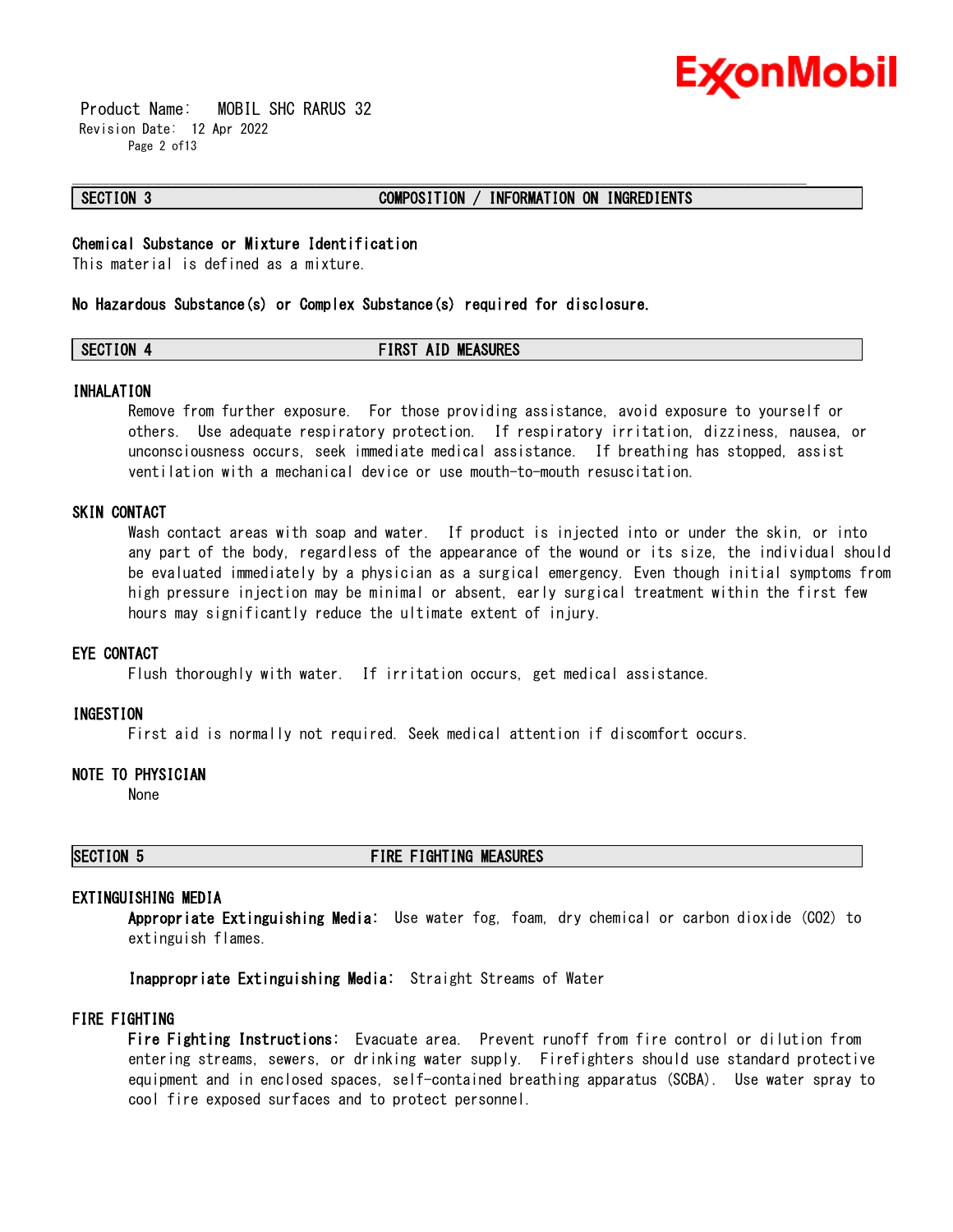

 Product Name: MOBIL SHC RARUS 32 Revision Date: 12 Apr 2022 Page 3 of13

> **Hazardous Combustion Products:** Aldehydes, Incomplete combustion products, Oxides of carbon, Smoke, Fume, Sulfur oxides

\_\_\_\_\_\_\_\_\_\_\_\_\_\_\_\_\_\_\_\_\_\_\_\_\_\_\_\_\_\_\_\_\_\_\_\_\_\_\_\_\_\_\_\_\_\_\_\_\_\_\_\_\_\_\_\_\_\_\_\_\_\_\_\_\_\_\_\_\_\_\_\_\_\_\_\_\_\_\_\_\_\_\_\_\_\_\_\_\_\_\_\_\_\_\_\_\_\_\_\_\_\_\_\_\_\_\_\_\_\_\_\_\_\_\_\_\_\_

#### **FLAMMABILITY PROPERTIES**

**Flash Point [Method]:** >210°C (410°F) [ ASTM D-92] **Flammable Limits (Approximate volume % in air):** LEL: 0.9 UEL: 7.0 **Autoignition Temperature:** N/D

**SECTION 6 ACCIDENTAL RELEASE MEASURES**

#### **NOTIFICATION PROCEDURES**

In the event of a spill or accidental release, notify relevant authorities in accordance with all applicable regulations.

# **PERSONAL PRECAUTIONS**

Avoid contact with spilled material. See Section 5 for fire fighting information. See the Hazard Identification Section for Significant Hazards. See Section 4 for First Aid Advice. See Section 8 for advice on the minimum requirements for personal protective equipment. Additional protective measures may be necessary, depending on the specific circumstances and/or the expert judgment of the emergency responders.

#### **SPILL MANAGEMENT**

**Land Spill:** Stop leak if you can do it without risk. Recover by pumping or with suitable absorbent.

**Water Spill:** Stop leak if you can do it without risk. Confine the spill immediately with booms. Warn other shipping. Remove from the surface by skimming or with suitable absorbents. Seek the advice of a specialist before using dispersants.

Water spill and land spill recommendations are based on the most likely spill scenario for this material; however, geographic conditions, wind, temperature, (and in the case of a water spill) wave and current direction and speed may greatly influence the appropriate action to be taken. For this reason, local experts should be consulted. Note: Local regulations may prescribe or limit action to be taken.

## **ENVIRONMENTAL PRECAUTIONS**

Large Spills: Dike far ahead of liquid spill for later recovery and disposal. Prevent entry into waterways, sewers, basements or confined areas.

#### **SECTION 7 HANDLING AND STORAGE**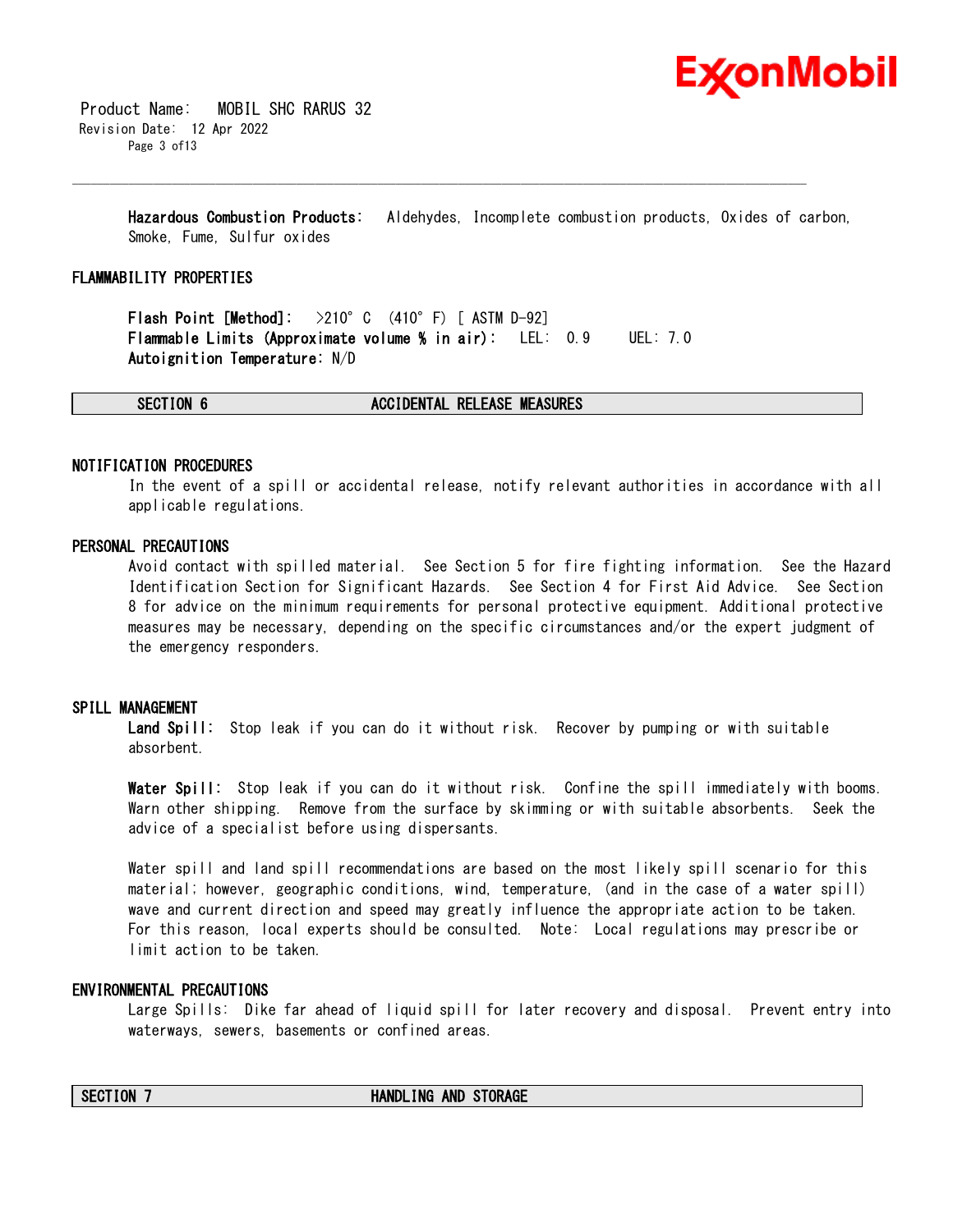

 Product Name: MOBIL SHC RARUS 32 Revision Date: 12 Apr 2022 Page 4 of13

#### **HANDLING (Technical Measures; Safety Handling Precautions; Contact Avoidance)**

\_\_\_\_\_\_\_\_\_\_\_\_\_\_\_\_\_\_\_\_\_\_\_\_\_\_\_\_\_\_\_\_\_\_\_\_\_\_\_\_\_\_\_\_\_\_\_\_\_\_\_\_\_\_\_\_\_\_\_\_\_\_\_\_\_\_\_\_\_\_\_\_\_\_\_\_\_\_\_\_\_\_\_\_\_\_\_\_\_\_\_\_\_\_\_\_\_\_\_\_\_\_\_\_\_\_\_\_\_\_\_\_\_\_\_\_\_\_

This material is not intended for use in air compressors for breathing applications. Prevent small spills and leakage to avoid slip hazard. Material can accumulate static charges which may cause an electrical spark (ignition source). When the material is handled in bulk, an electrical spark could ignite any flammable vapors from liquids or residues that may be present (e.g., during switch-loading operations). Use proper bonding and/or ground procedures. However, bonding and grounds may not eliminate the hazard from static accumulation. Consult local applicable standards for guidance. Additional references include American Petroleum Institute 2003 (Protection Against Ignitions Arising out of Static, Lightning and Stray Currents) or National Fire Protection Agency 77 (Recommended Practice on Static Electricity) or CENELEC CLC/TR 50404 (Electrostatics - Code of practice for the avoidance of hazards due to static electricity).

**Static Accumulator:** This material is a static accumulator.

## **STORAGE (Safe Storage Conditions; Safe Containers and Packaging Materials)**

The type of container used to store the material may affect static accumulation and dissipation. Do not store in open or unlabelled containers.

# **SECTION 8 EXPOSURE CONTROLS / PERSONAL PROTECTION**

**Exposure limits/standards for materials that can be formed when handling this product:** When mists/aerosols can occur the following is recommended:  $5 \text{ mg/m}^3$  - ACGIH TLV (inhalable fraction).

# **Biological limits**

No biological limits allocated.

NOTE: Limits/standards shown for guidance only. Follow applicable regulations.

# **ENGINEERING CONTROLS**

The level of protection and types of controls necessary will vary depending upon potential exposure conditions. Control measures to consider:

No special requirements under ordinary conditions of use and with adequate ventilation.

# **PERSONAL PROTECTION**

Personal protective equipment selections vary based on potential exposure conditions such as applications, handling practices, concentration and ventilation. Information on the selection of protective equipment for use with this material, as provided below, is based upon intended, normal usage.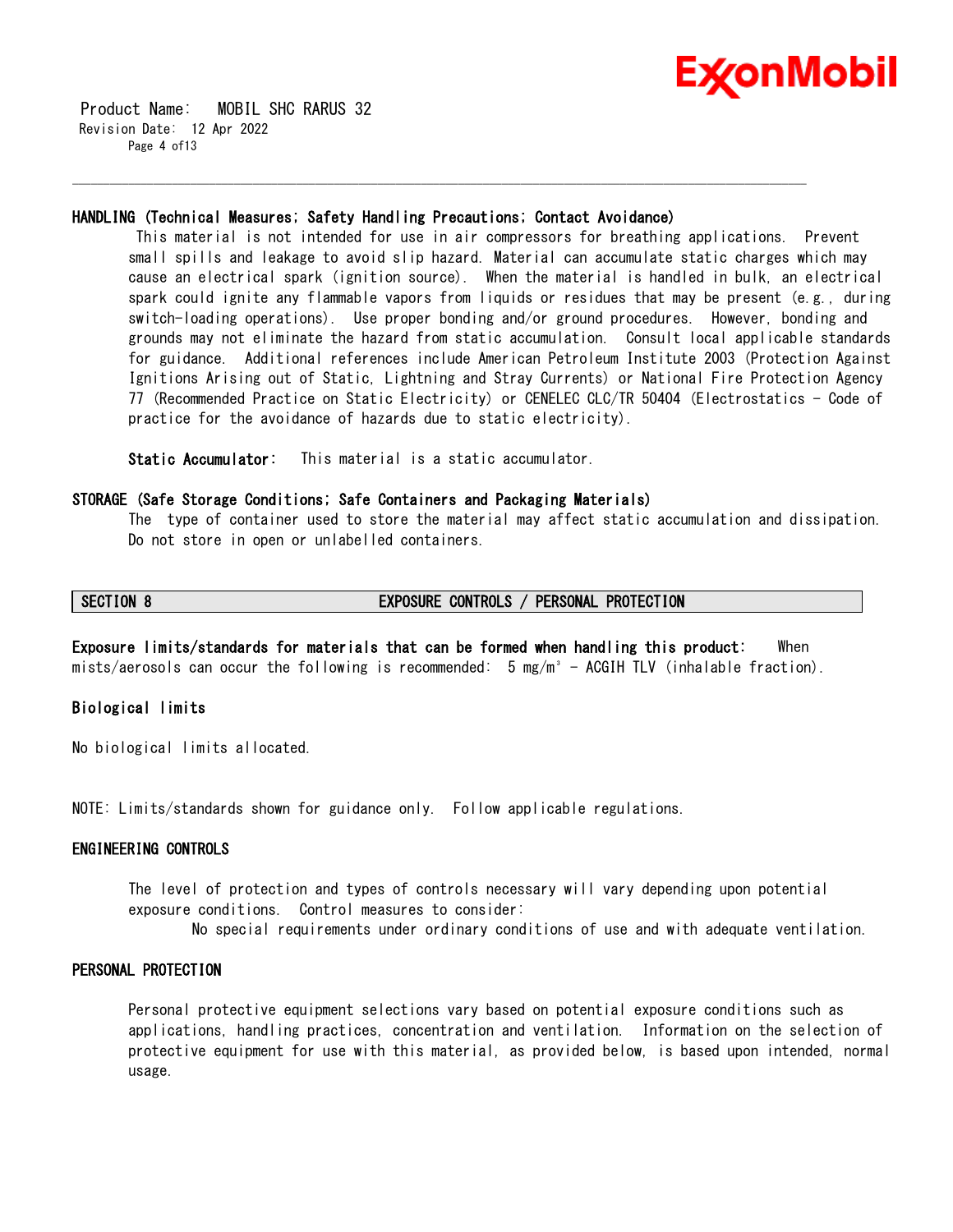

 Product Name: MOBIL SHC RARUS 32 Revision Date: 12 Apr 2022 Page 5 of13

> **Respiratory Protection:** If engineering controls do not maintain airborne contaminant concentrations at a level which is adequate to protect worker health, an approved respirator may be appropriate. Respirator selection, use, and maintenance must be in accordance with regulatory requirements, if applicable. Types of respirators to be considered for this material include: No special requirements under ordinary conditions of use and with adequate ventilation. **Particulate**

\_\_\_\_\_\_\_\_\_\_\_\_\_\_\_\_\_\_\_\_\_\_\_\_\_\_\_\_\_\_\_\_\_\_\_\_\_\_\_\_\_\_\_\_\_\_\_\_\_\_\_\_\_\_\_\_\_\_\_\_\_\_\_\_\_\_\_\_\_\_\_\_\_\_\_\_\_\_\_\_\_\_\_\_\_\_\_\_\_\_\_\_\_\_\_\_\_\_\_\_\_\_\_\_\_\_\_\_\_\_\_\_\_\_\_\_\_\_

For high airborne concentrations, use an approved supplied-air respirator, operated in positive pressure mode. Supplied air respirators with an escape bottle may be appropriate when oxygen levels are inadequate, gas/vapor warning properties are poor, or if air purifying filter capacity/rating may be exceeded.

**Hand Protection:** Any specific glove information provided is based on published literature and glove manufacturer data. Glove suitability and breakthrough time will differ depending on the specific use conditions. Contact the glove manufacturer for specific advice on glove selection and breakthrough times for your use conditions. Inspect and replace worn or damaged gloves. The types of gloves to be considered for this material include:

No protection is ordinarily required under normal conditions of use. Nitrile,Viton

**Eye Protection:** If contact is likely, safety glasses with side shields are recommended.

**Skin and Body Protection:** Any specific clothing information provided is based on published literature or manufacturer data. The types of clothing to be considered for this material include:

No skin protection is ordinarily required under normal conditions of use. In accordance with good industrial hygiene practices, precautions should be taken to avoid skin contact.

**Specific Hygiene Measures:** Always observe good personal hygiene measures, such as washing after handling the material and before eating, drinking, and/or smoking. Routinely wash work clothing and protective equipment to remove contaminants. Discard contaminated clothing and footwear that cannot be cleaned. Practice good housekeeping.

#### **ENVIRONMENTAL CONTROLS**

Comply with applicable environmental regulations limiting discharge to air, water and soil. Protect the environment by applying appropriate control measures to prevent or limit emissions.

#### **SECTION 9 PHYSICAL AND CHEMICAL PROPERTIES**

**Note: Physical and chemical properties are provided for safety, health and environmental considerations only and may not fully represent product specifications. Contact the Supplier for additional information.**

**BASIC PHYSICAL AND CHEMICAL PROPERTIES**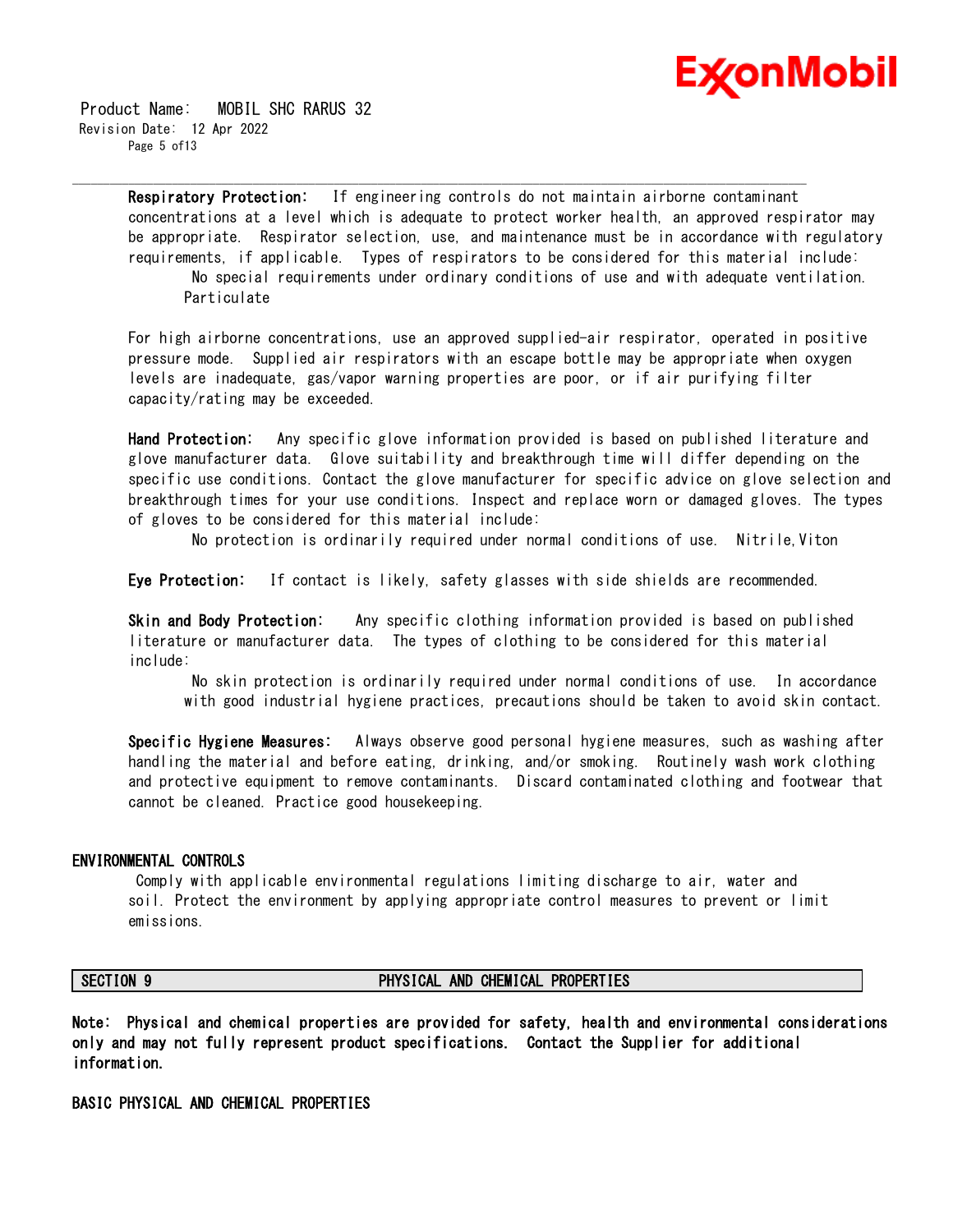

 Product Name: MOBIL SHC RARUS 32 Revision Date: 12 Apr 2022 Page 6 of13

> **Physical State:** Liquid **Color:** Orange **Odor:** Characteristic **Melting Point:** N/A **Freezing Point:** N/D **Initial Boiling Point / Range:** > 316°C (601°F) **Flammability:** Ignitable **Lower and Upper Explosion Limit/Flammability Limit:** LEL: 0.9 UEL: 7.0 **Flash Point [Method]:** >210°C (410°F) [ ASTM D-92] **Autoignition Temperature:** N/D **Decomposition Temperature:** N/D **pH:** N/A **Kinematic Viscosity:** 30.6 cSt (30.6 mm2/sec) at 40 °C | 5.6 cSt (5.6 mm2/sec) at 100°C [ASTM D 445] **Solubility in Water:** Negligible **Partition Coefficient: n-Octanol/water (log value):** > 3.5 **Vapor Pressure:** < 0.013 kPa (0.1 mm Hg) at 20 °C **Relative Density (at 15 °C):** 0.878 [ASTM D1298] **Relative Vapor Density (Air = 1):** > 2 at 101 kPa **Particle Characteristics: Median Size:** N/A **Size Range:** N/A

\_\_\_\_\_\_\_\_\_\_\_\_\_\_\_\_\_\_\_\_\_\_\_\_\_\_\_\_\_\_\_\_\_\_\_\_\_\_\_\_\_\_\_\_\_\_\_\_\_\_\_\_\_\_\_\_\_\_\_\_\_\_\_\_\_\_\_\_\_\_\_\_\_\_\_\_\_\_\_\_\_\_\_\_\_\_\_\_\_\_\_\_\_\_\_\_\_\_\_\_\_\_\_\_\_\_\_\_\_\_\_\_\_\_\_\_\_\_

**OTHER INFORMATION**

**Pour Point:** -33°C (-27°F) [ASTM D5950] **Evaporation Rate (n-butyl acetate = 1):** N/D **Oxidizing Properties:** See Hazards Identification Section.

## **SECTION 10 STABILITY AND REACTIVITY**

**REACTIVITY:** See sub-sections below.

**STABILITY:** Material is stable under normal conditions.

**CONDITIONS TO AVOID:** Excessive heat. High energy sources of ignition.

**MATERIALS TO AVOID:** Strong oxidizers

**HAZARDOUS DECOMPOSITION PRODUCTS:** Material does not decompose at ambient temperatures.

**POSSIBILITY OF HAZARDOUS REACTIONS:** Hazardous polymerization will not occur.

**SECTION 11 TOXICOLOGICAL INFORMATION**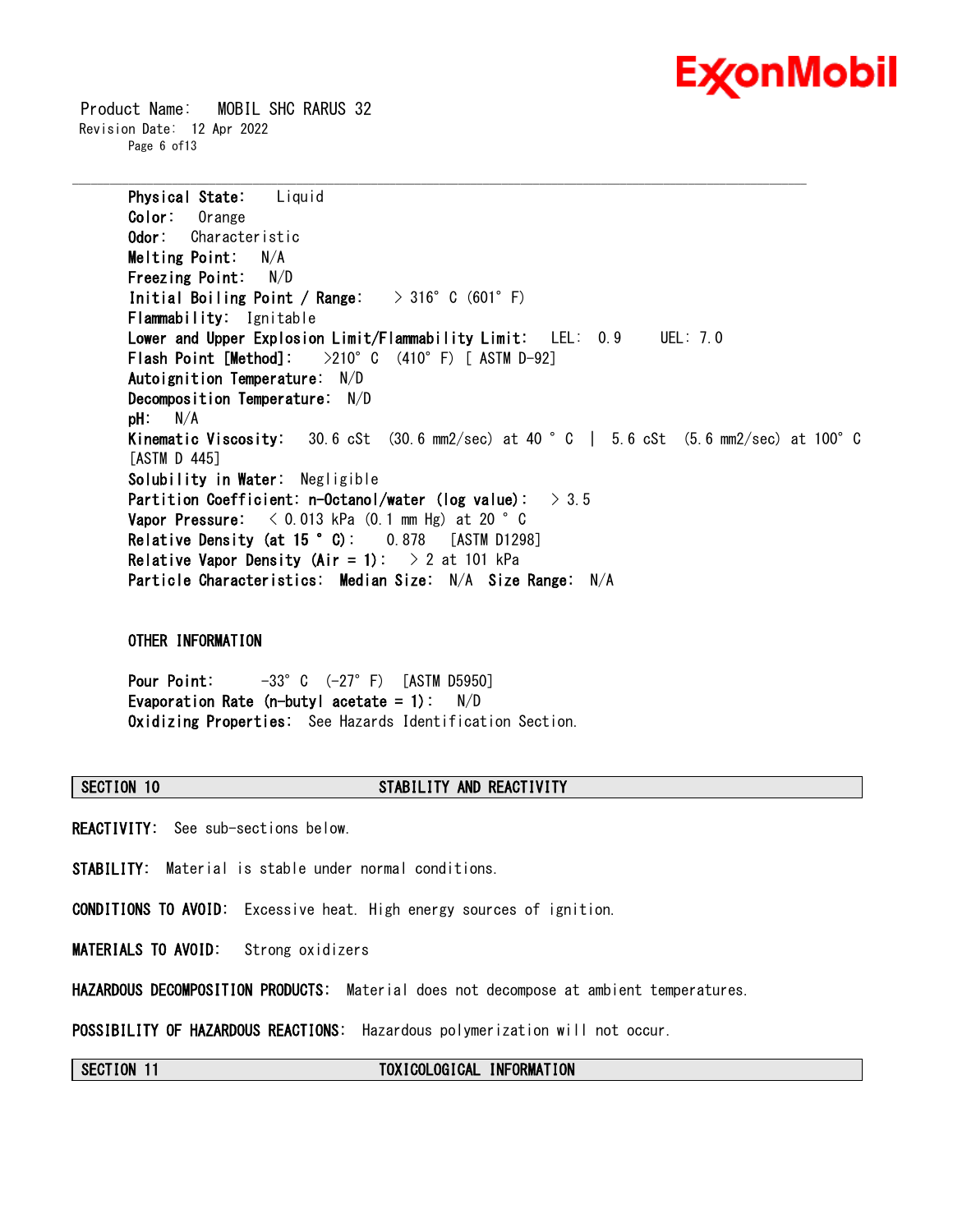

 Product Name: MOBIL SHC RARUS 32 Revision Date: 12 Apr 2022 Page 7 of13

# **INFORMATION ON TOXICOLOGICAL EFFECTS**

| <b>Hazard Class</b>                     | <u>Conclusion / Remarks</u>                                 |  |
|-----------------------------------------|-------------------------------------------------------------|--|
| Inhalation                              |                                                             |  |
| Acute Toxicity: No end point data for   | Minimally Toxic. Based on assessment of the components.     |  |
| lmaterial.                              |                                                             |  |
| Irritation: No end point data for       | Negligible hazard at ambient/normal handling temperatures.  |  |
| lmaterial.                              |                                                             |  |
| Ingestion                               |                                                             |  |
| Acute Toxicity: No end point data for   | Minimally Toxic. Based on assessment of the components.     |  |
| material.                               |                                                             |  |
| Skin                                    |                                                             |  |
| Acute Toxicity: No end point data for   | Minimally Toxic. Based on assessment of the components.     |  |
| material.                               |                                                             |  |
| Skin Corrosion/Irritation: No end point | Negligible irritation to skin at ambient temperatures.      |  |
| data for material.                      | Based on assessment of the components.                      |  |
| Eye                                     |                                                             |  |
| Serious Eye Damage/Irritation: No end   | May cause mild, short-lasting discomfort to eyes. Based on  |  |
| point data for material.                | assessment of the components.                               |  |
| Sensitization                           |                                                             |  |
| Respiratory Sensitization: No end point | Not expected to be a respiratory sensitizer.                |  |
| data for material.                      |                                                             |  |
| Skin Sensitization: No end point data   | Not expected to be a skin sensitizer. Based on assessment   |  |
| for material.                           | of the components.                                          |  |
| Aspiration: Data available.             | Not expected to be an aspiration hazard. Based on physico-  |  |
|                                         | chemical properties of the material.                        |  |
| Germ Cell Mutagenicity: No end point    | Not expected to be a germ cell mutagen. Based on assessment |  |
| data for material.                      | of the components.                                          |  |
| Carcinogenicity: No end point data for  | Not expected to cause cancer. Based on assessment of the    |  |
| material.                               | components.                                                 |  |
| Reproductive Toxicity: No end point     | Not expected to be a reproductive toxicant. Based on        |  |
| data for material.                      | assessment of the components.                               |  |
| Lactation: No end point data for        | Not expected to cause harm to breast-fed children.          |  |
| material.                               |                                                             |  |
| Specific Target Organ Toxicity (STOT)   |                                                             |  |
| Single Exposure: No end point data for  | Not expected to cause organ damage from a single exposure.  |  |
| material.                               |                                                             |  |
| Repeated Exposure: No end point data    | Not expected to cause organ damage from prolonged or        |  |
| for material.                           | repeated exposure. Based on assessment of the components.   |  |

\_\_\_\_\_\_\_\_\_\_\_\_\_\_\_\_\_\_\_\_\_\_\_\_\_\_\_\_\_\_\_\_\_\_\_\_\_\_\_\_\_\_\_\_\_\_\_\_\_\_\_\_\_\_\_\_\_\_\_\_\_\_\_\_\_\_\_\_\_\_\_\_\_\_\_\_\_\_\_\_\_\_\_\_\_\_\_\_\_\_\_\_\_\_\_\_\_\_\_\_\_\_\_\_\_\_\_\_\_\_\_\_\_\_\_\_\_\_

# **OTHER INFORMATION**

# **Contains:**

Synthetic base oils: Not expected to cause significant health effects under conditions of normal use, based on laboratory studies with the same or similar materials. Not mutagenic or genotoxic. Not sensitizing in test animals and humans.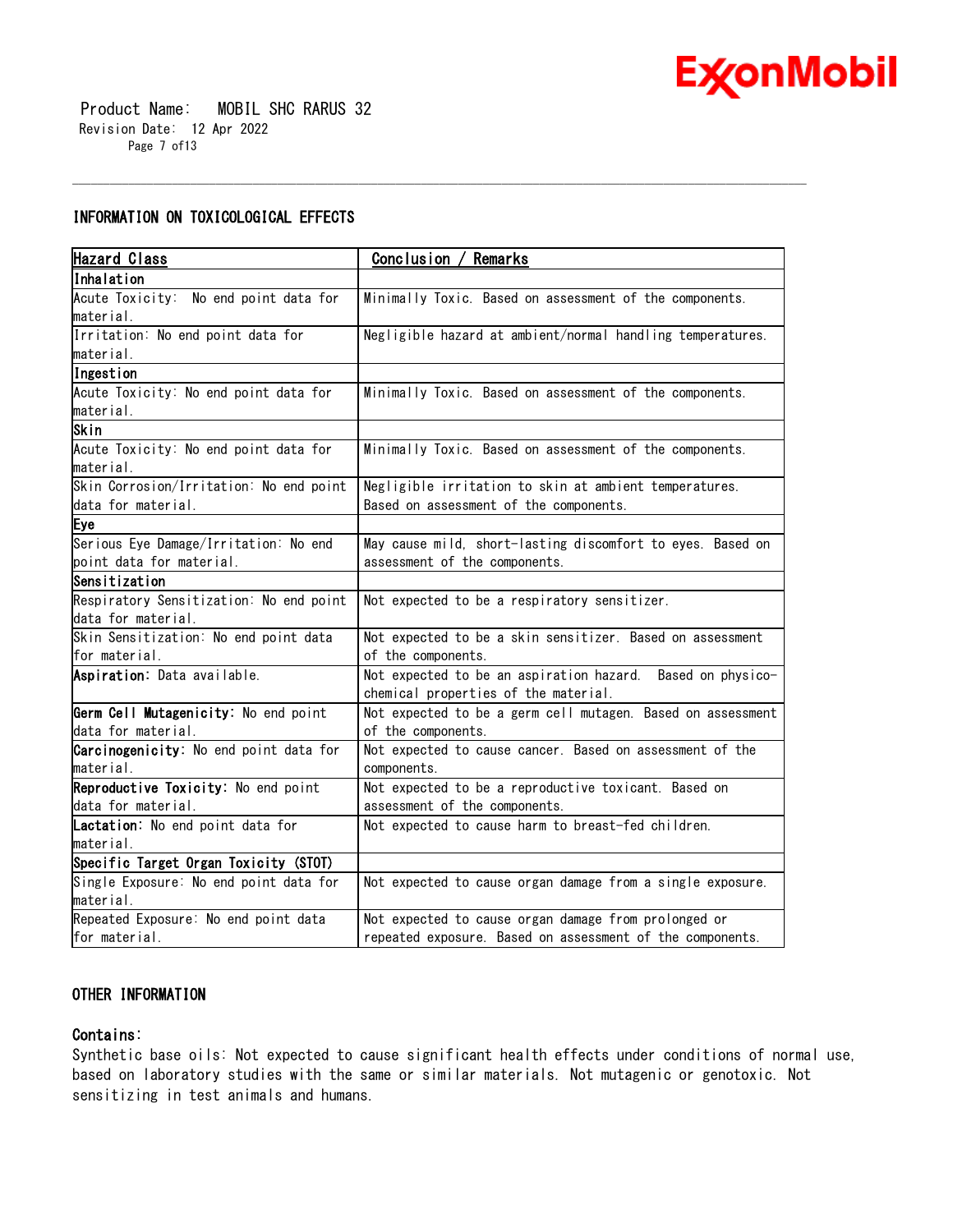

 Product Name: MOBIL SHC RARUS 32 Revision Date: 12 Apr 2022 Page 8 of13

See Section 16 for a description of sources for reference data.

# **IARC Classification: The following ingredients are cited on the lists below:** None.

--REGULATORY LISTS SEARCHED--  $1 = IARC 1$  2 =  $IARC 2A$  3 =  $IARC 2B$ 

# **SECTION 12 ECOLOGICAL INFORMATION**

The information given is based on data for the material, components of the material, or for similar materials, through the application of bridging principals.

\_\_\_\_\_\_\_\_\_\_\_\_\_\_\_\_\_\_\_\_\_\_\_\_\_\_\_\_\_\_\_\_\_\_\_\_\_\_\_\_\_\_\_\_\_\_\_\_\_\_\_\_\_\_\_\_\_\_\_\_\_\_\_\_\_\_\_\_\_\_\_\_\_\_\_\_\_\_\_\_\_\_\_\_\_\_\_\_\_\_\_\_\_\_\_\_\_\_\_\_\_\_\_\_\_\_\_\_\_\_\_\_\_\_\_\_\_\_

# **ECOTOXICITY**

Material -- Not expected to be harmful to aquatic organisms.

# **MOBILITY**

Base oil component -- Low solubility and floats and is expected to migrate from water to the land. Expected to partition to sediment and wastewater solids.

**PERSISTENCE AND DEGRADABILITY** Not determined.

## **BIOACCUMULATIVE POTENTIAL** Not determined.

# **Hazard to the Ozone Layer**

Not Applicable

See Section 16 for a description of sources for reference data.

**SECTION 13 DISPOSAL CONSIDERATIONS**

# **Information on Safe and Environmentally Desirable Disposal or Recycling of Chemicals, Contaminated Containers and Packaging**

# **DISPOSAL METHODS**

Disposal recommendations based on material as supplied. Disposal must be in accordance with current applicable laws and regulations, and material characteristics at time of disposal.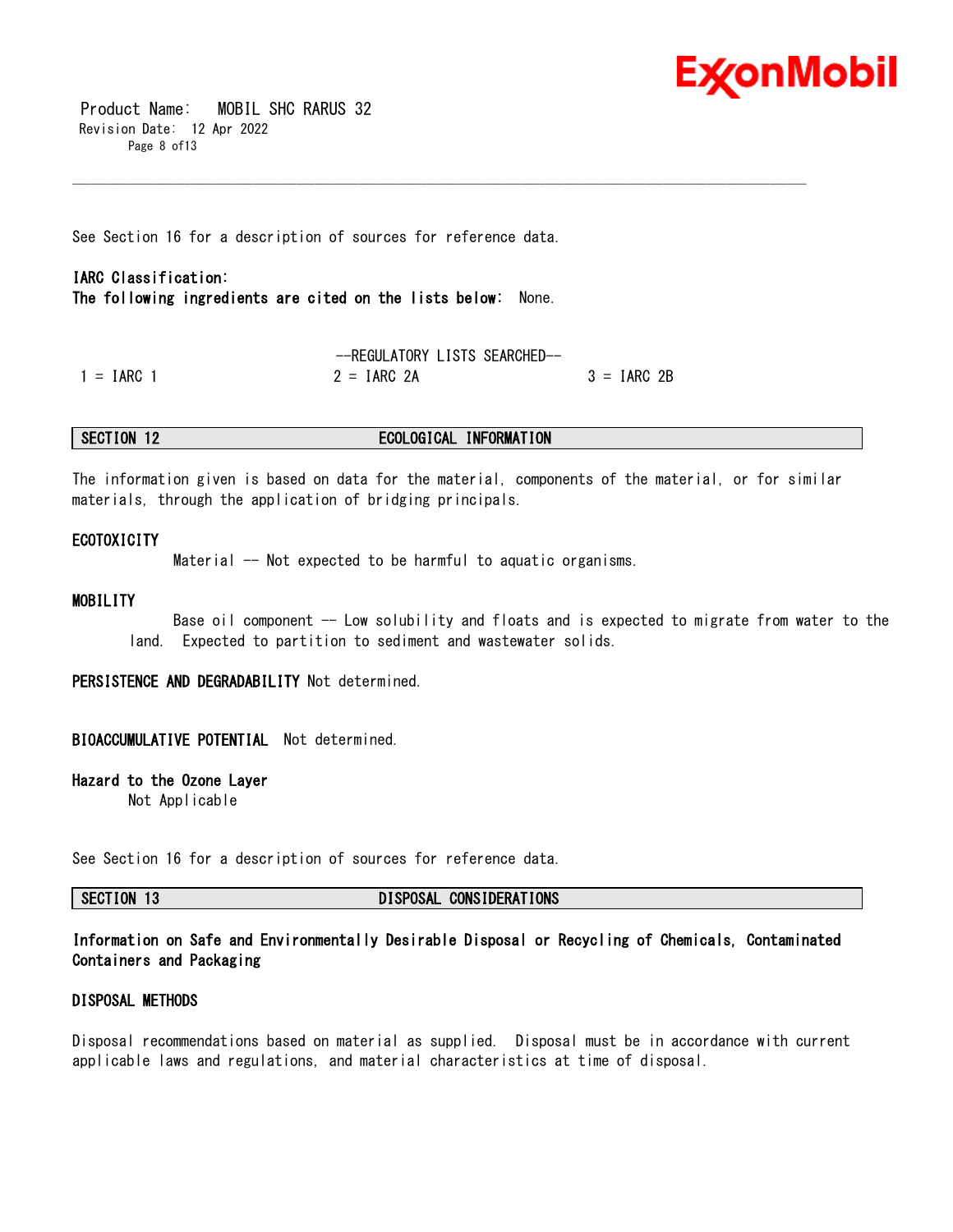

 Product Name: MOBIL SHC RARUS 32 Revision Date: 12 Apr 2022 Page 9 of13

# **DISPOSAL RECOMMENDATIONS**

Product is suitable for burning in an enclosed controlled burner for fuel value or disposal by supervised incineration at very high temperatures to prevent formation of undesirable combustion products. Protect the environment. Dispose of used oil at designated sites. Minimize skin contact. Do not mix used oils with solvents, brake fluids or coolants.

**Empty Container Warning** Empty Container Warning (where applicable): Empty containers may contain residue and can be dangerous. Do not attempt to refill or clean containers without proper instructions. Empty drums should be completely drained and safely stored until appropriately reconditioned or disposed. Empty containers should be taken for recycling, recovery, or disposal through suitably qualified or licensed contractor and in accordance with governmental regulations. DO NOT PRESSURISE, CUT, WELD, BRAZE, SOLDER, DRILL, GRIND, OR EXPOSE SUCH CONTAINERS TO HEAT, FLAME, SPARKS, STATIC ELECTRICITY, OR OTHER SOURCES OF IGNITION. THEY MAY EXPLODE AND CAUSE INJURY OR DEATH.

### **SECTION 14 TRANSPORT INFORMATION**

**LAND - Precautionary Transportation Measures & Conditions:** Do not co-load together with dangerous substances categorized in Fire Cat. 1 and/or 6, and/or High Pressure Gases.

\_\_\_\_\_\_\_\_\_\_\_\_\_\_\_\_\_\_\_\_\_\_\_\_\_\_\_\_\_\_\_\_\_\_\_\_\_\_\_\_\_\_\_\_\_\_\_\_\_\_\_\_\_\_\_\_\_\_\_\_\_\_\_\_\_\_\_\_\_\_\_\_\_\_\_\_\_\_\_\_\_\_\_\_\_\_\_\_\_\_\_\_\_\_\_\_\_\_\_\_\_\_\_\_\_\_\_\_\_\_\_\_\_\_\_\_\_\_

- NOTE: Comply with applicable laws and regulations.
- **SEA (IMDG):** Not Regulated for Sea Transport according to IMDG-Code

**Marine Pollutant:** No

**AIR (IATA):** Not Regulated for Air Transport

# **SECTION 15 REGULATORY INFORMATION**

This material is not considered hazardous according to the Classification of Chemicals based on Globally Harmonized System of Classification and Labelling of Chemicals (GHS) (JIS Z 7252–2019).

# **REGULATORY STATUS AND APPLICABLE LAWS AND REGULATIONS**

**Listed or exempt from listing/notification on the following chemical inventories :** AIIC, DSL, IECSC, KECI, TCSI, TSCA **Special Cases:**

| Inventory | <b>Status</b>      |
|-----------|--------------------|
| PICCS     | Restrictions Apply |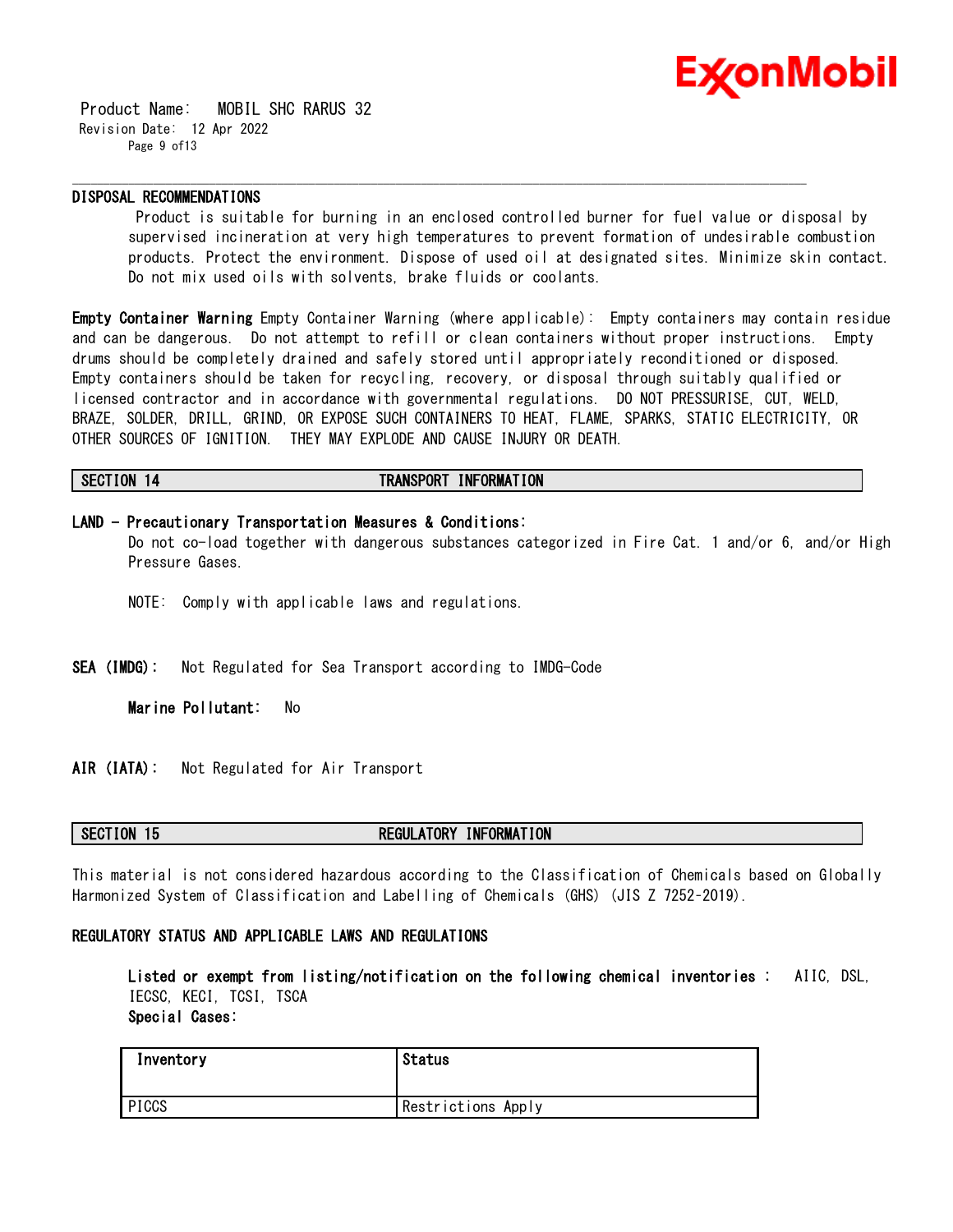

# **National Laws and Regulations:**

# **Chemical Substances Control Law substances:**

| Chemical Name            | <b>Referenced List</b> | <b>ENCS Number</b>              |
|--------------------------|------------------------|---------------------------------|
| 1, 3, 5-TRIMETHYLBENZENE | Priority Assessment    | $3 - 7, 3 - 3427$               |
| <b>CUMENE</b>            | Priority Assessment    | $3 - 22$                        |
| <b>ETHYL BENZENE</b>     | Priority Assessment    | $3 - 28, 3 - 60$                |
| <b>ETHYL BENZENE</b>     | Priority Assessment    | $3 - 28, 3 - 60$                |
| <b>NAPHTHALENE</b>       | Priority Assessment    | $4 - 311$                       |
| PSEUDOCUMENE (1, 2, 4-   | Priority Assessment    | 3-7, 3-3427                     |
| TRIMETHYLBENZENE)        |                        |                                 |
| PSEUDOCUMENE (1, 2, 4-   | Priority Assessment    | $3 - 7, 3 - 3427$               |
| TRIMETHYLBENZENE)        |                        |                                 |
| <b>TOLUENE</b>           | Priority Assessment    | $ 3-2, 3-60$                    |
| TRICRESYL PHOSPHATE      | Priority Assessment    | $3 - 2522$ , $3 - 2613$ , $3 -$ |
|                          |                        | 3363                            |
| <b>XYLENES</b>           | Priority Assessment    | $3-3, 3-60$                     |
| <b>XYLENES</b>           | Priority Assessment    | $3 - 3, 3 - 60$                 |

\_\_\_\_\_\_\_\_\_\_\_\_\_\_\_\_\_\_\_\_\_\_\_\_\_\_\_\_\_\_\_\_\_\_\_\_\_\_\_\_\_\_\_\_\_\_\_\_\_\_\_\_\_\_\_\_\_\_\_\_\_\_\_\_\_\_\_\_\_\_\_\_\_\_\_\_\_\_\_\_\_\_\_\_\_\_\_\_\_\_\_\_\_\_\_\_\_\_\_\_\_\_\_\_\_\_\_\_\_\_\_\_\_\_\_\_\_\_

Fire Service Law: Category 4, Flammable Liquids, Class III (#4 Petroleum) ISHL: Notified Substances Maritime Pollution Prevention Law: Regulated Mariners Labour Safety and Health Regulation: Regulated Poisonous and Deleterious Substances Control Law (PDSCL): Not Regulated Pollutant Release and Transfer Register (PRTR): Not Regulated Sewage Water Law: Mineral oil (5mg/l max.) Waste Treatment Law : Controlled Industrial Waste Water Pollution Control Law: Effluent Regulation (5mg/l max.)

# **JAPANESE COMPOSITION INFORMATION**

**Industrial Safety and Health Law: Article 57, Chemical substances to be labelled:** None.

# **Industrial Safety and Health Law: Article 57-2, Chemical substances to be notified:**

| <b>Name</b>                      | - -<br>10 H<br>. .<br>Number<br><b>Inance</b><br>ю<br> | Concentration      |
|----------------------------------|--------------------------------------------------------|--------------------|
| <b>KEROSENT</b><br><b>{USENE</b> | 380                                                    | ı ght<br>%we<br>v. |

**ISHL Enforcement Order, Table 3-1, Manufacturing Permit Chemical Substances:** None.

**PRTR Class 1 Designated Chemical Substances:** None.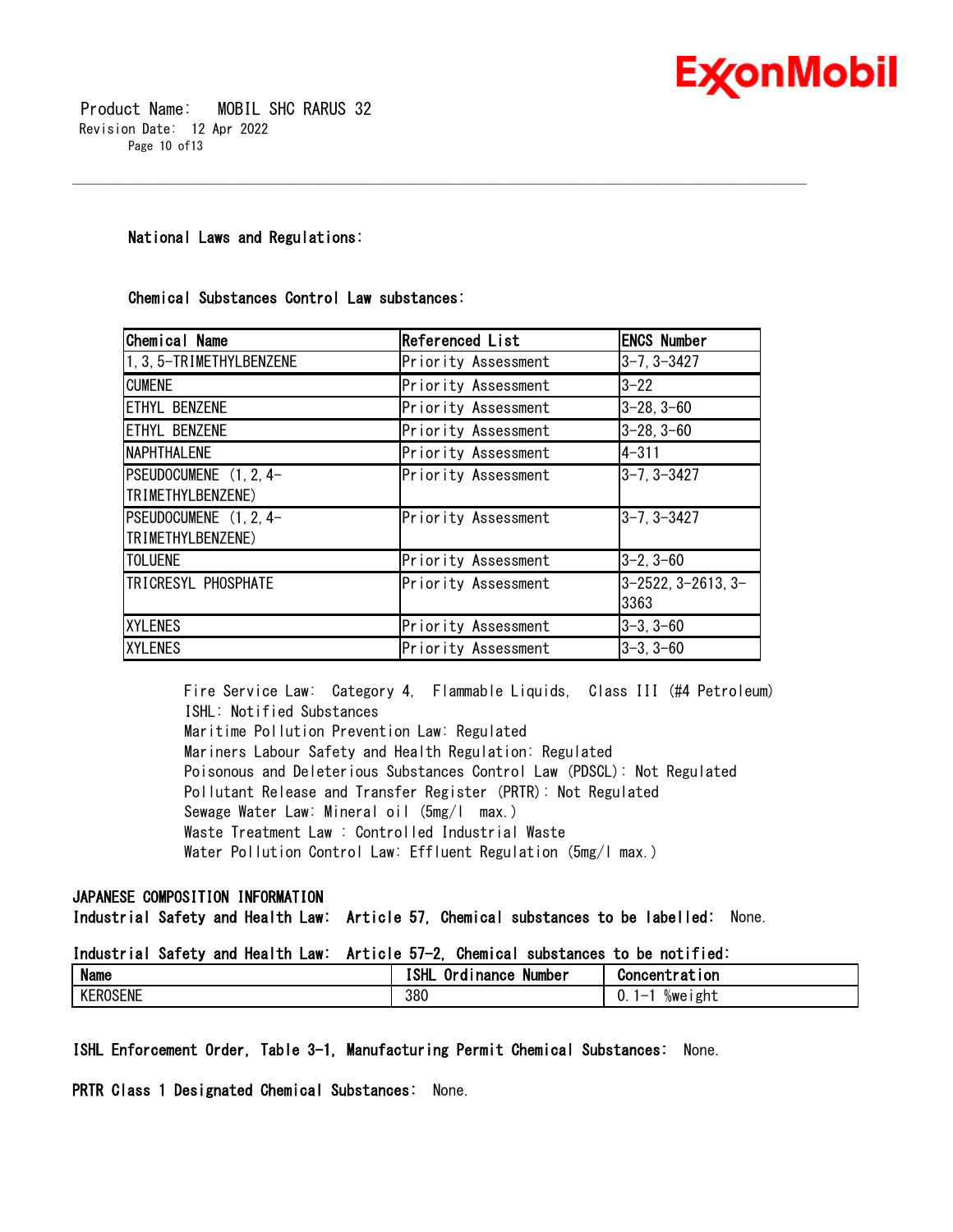# **Ex⁄onMobil**

 Product Name: MOBIL SHC RARUS 32 Revision Date: 12 Apr 2022 Page 11 of13

#### **PRTR Class 2 Designated Chemical Substances:** None.

**PDSCL Chemical Substances:** None.

**SECTION 16 OTHER INFORMATION** 

\_\_\_\_\_\_\_\_\_\_\_\_\_\_\_\_\_\_\_\_\_\_\_\_\_\_\_\_\_\_\_\_\_\_\_\_\_\_\_\_\_\_\_\_\_\_\_\_\_\_\_\_\_\_\_\_\_\_\_\_\_\_\_\_\_\_\_\_\_\_\_\_\_\_\_\_\_\_\_\_\_\_\_\_\_\_\_\_\_\_\_\_\_\_\_\_\_\_\_\_\_\_\_\_\_\_\_\_\_\_\_\_\_\_\_\_\_\_

**SOURCE OF REFERENCE MATERIAL:** Sources of information used in preparing this SDS included one or more of the following: results from in house or supplier toxicology studies, CONCAWE Product Dossiers, publications from other trade associations, such as the EU Hydrocarbon Solvents REACH Consortium, U.S. HPV Program Robust Summaries, the EU IUCLID Data Base, U.S. NTP publications, and other sources, as appropriate.

# **N/D = Not determined, N/A = Not applicable**

THIS SAFETY DATA SHEET CONTAINS THE FOLLOWING REVISIONS: Section 01: Company Mailing Address information was deleted. Section 01: Company Mailing Address information was modified. Section 09: Decomposition Temp C(F) information was added. Section 09: Decomposition Temp C(F) information was deleted. Section 09: Flammability (Solid, Gas) information was deleted. Section 09: Flammability information was added. Section 09: Flammable Limits - LEL information was added. Section 09: Flammable Limits - UEL information was added. Section 09: Particle Characteristics information was added. Section 09: Particle Range information was added. Section 09: Physical State information was deleted. Section 10: Reactivity information was added. Section 11: Aspiration Conclusion information was added. Section 11: Aspiration Test Data information was added. Section 11: Carcinogen Conclusion information was added. Section 11: Carcinogen Test Comment information was added. Section 11: Carcinogen Test Data information was added. Section 11: Dermal Irritation Test Data information was added. Section 11: Dermal Irritation Test Data information was deleted. Section 11: Dermal Lethality Test Data information was added. Section 11: Dermal Lethality Test Data information was deleted. Section 11: Eye Irritation Test Data information was added. Section 11: Eye Irritation Test Data information was deleted. Section 11: Inhalation Lethality Test Data information was added. Section 11: Inhalation Lethality Test Data information was deleted. Section 11: Lactation Conclusion information was added. Section 11: Lactation Test Data information was added. Section 11: Mutagen Conclusion information was added. Section 11: Mutagen Test Comment information was added.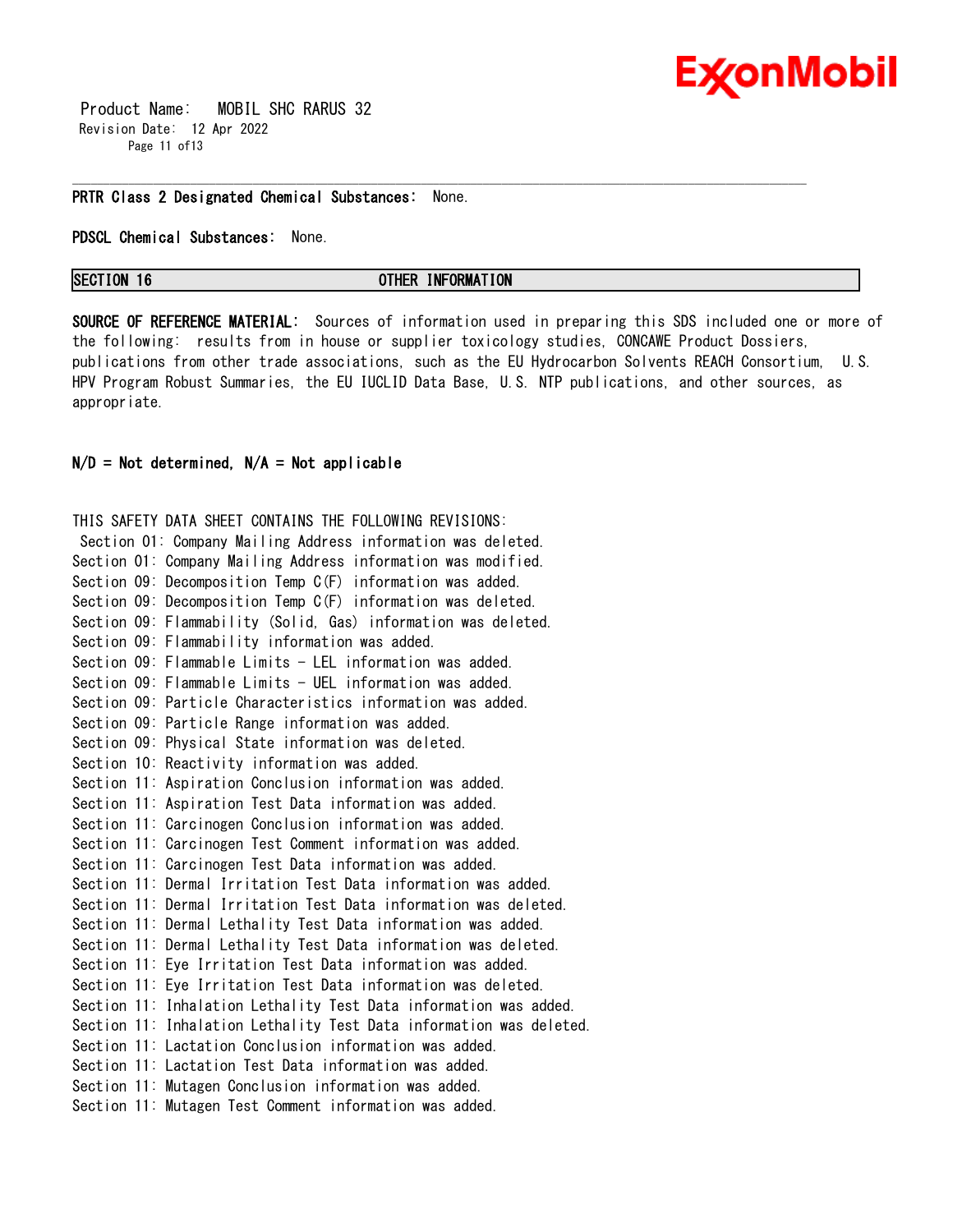# **ExconMobil**

 Product Name: MOBIL SHC RARUS 32 Revision Date: 12 Apr 2022 Page 12 of13

Section 11: Mutagen Test Data information was added. Section 11: Oral Lethality Test Data information was added. Section 11: Oral Lethality Test Data information was deleted. Section 11: Other Health Effects information was added. Section 11: Reproductive Conclusion information was added. Section 11: Reproductive Test Comment information was added. Section 11: Reproductive Test Data information was added. Section 11: Respiratory Sensitization Conclusion information was added. Section 11: Respiratory Sensitization Test Data information was added. Section 11: Skin Sensitization Conclusion information was added. Section 11: Skin Sensitization Test Comment information was added. Section 11: Skin Sensitization Test Data information was added. Section 11: Target Organ Toxicity - Repeat Conclusion information was added. Section 11: Target Organ Toxicity - Repeat Test Comment information was added. Section 11: Target Organ Toxicity - Repeat Test Data information was added. Section 11: Target Organ Toxicity - Single Conclusion information was added. Section 11: Target Organ Toxicity - Single Test Data information was added. Section 12: Ecological Information - Bioaccumulation information was added. Section 12: Ecological Information - Persistence and Degradability information was added. Section 15: Japan Hazard Statement information was modified. Section 15: National Chemical Inventory Listing information was modified.

\_\_\_\_\_\_\_\_\_\_\_\_\_\_\_\_\_\_\_\_\_\_\_\_\_\_\_\_\_\_\_\_\_\_\_\_\_\_\_\_\_\_\_\_\_\_\_\_\_\_\_\_\_\_\_\_\_\_\_\_\_\_\_\_\_\_\_\_\_\_\_\_\_\_\_\_\_\_\_\_\_\_\_\_\_\_\_\_\_\_\_\_\_\_\_\_\_\_\_\_\_\_\_\_\_\_\_\_\_\_\_\_\_\_\_\_\_\_

-------------------------------------------------------------------------------------------------------- ---------------------------------------------

---------------------------------------------

---------------------------------------------

The information and recommendations contained herein are, to the best of ExxonMobil's knowledge and belief, accurate and reliable as of the date issued. You can contact ExxonMobil to insure that this document is the most current available from ExxonMobil. The information and recommendations are offered for the user's consideration and examination. It is the user's responsibility to satisfy itself that the product is suitable for the intended use. If buyer repackages this product, it is the user's responsibility to insure proper health, safety and other necessary information is included with and/or on the container. Appropriate warnings and safe-handling procedures should be provided to handlers and users. Alteration of this document is strictly prohibited. Except to the extent required by law, republication or retransmission of this document, in whole or in part, is not permitted. The term, "ExxonMobil" is used for convenience, and may include any one or more of ExxonMobil Chemical Company, Exxon Mobil Corporation, or any affiliates in which they directly or indirectly hold any interest.

--------------------------------------------------------------------------------------------------------

--------------------------------------------------------------------------------------------------------

Internal Use Only MHC: 0B, 0B, 0, 0, 0, 0 PPEC: A DGN: 7082660XJP (1019838)